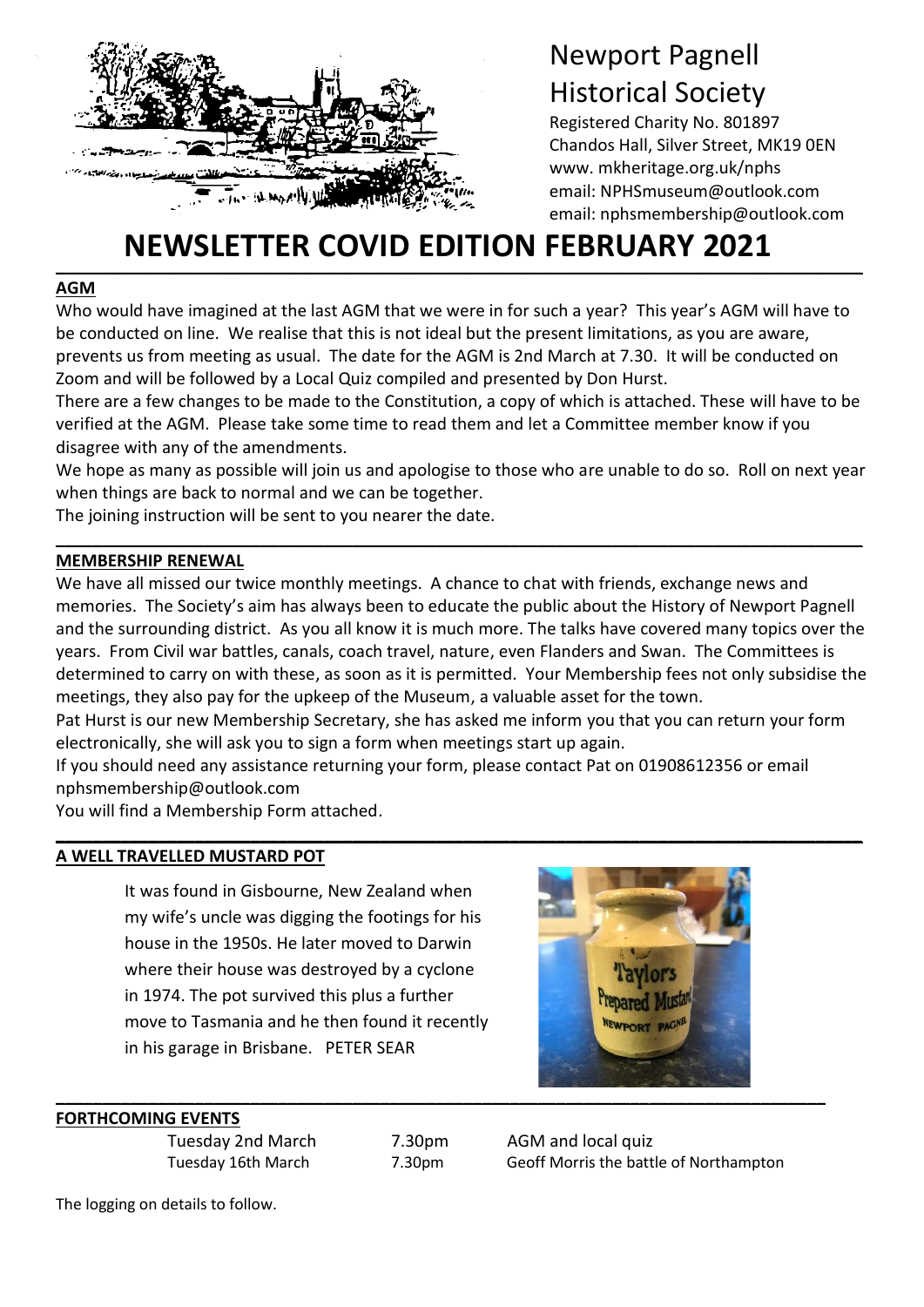We will then hopefully be running walks every 1st and 3rd Tuesday of the month through to September when we will resume talks either inside or by zoom. Lots of walks planned and we will confirm dates and places in next newsletter. Including hopefully a bat walk led by the parks trust on 17th August. **BE**

**\_\_\_\_\_\_\_\_\_\_\_\_\_\_\_\_\_\_\_\_\_\_\_\_\_\_\_\_\_\_\_\_\_\_\_\_\_\_\_\_\_\_\_\_\_\_\_\_\_\_\_\_\_\_\_\_\_\_\_\_\_\_\_\_\_\_\_\_\_\_\_\_\_\_\_\_\_\_\_\_\_\_\_\_\_\_\_**

# **REVIEWS**

# Newport Pagnell Town Walk Review **Dec 2020**

Don Hurst provided us with an introduction in Silver Street car park, behind Tickford Arcade. This area is the site of a medieval inn called the Bell. We walked in small groups down St Johns Street, taking note of the former Electric Cinema and Bucks Standard offices, the Olde Kiosk, and Queen Anne's Hospital, now alms-houses.

Crossing over Tickford Bridge, we continued along Priory Street towards Tickford Abbey, passing the former National School, and into Milton Drive.

We walked through the play area, and followed the path around the back of the Canons, into Tickford Street, crossing to the swimming pool, and walking towards the car park. A footpath leads into Riverside, where the old bathing area in the River Ouzel/Lovat for the town can be found.

We followed the pathway back to Tickford Bridge. Lucky with the weather yet again! **KD** The Work of the Parks Trust Online Talk Jan 2021

Alison Harrell talked to us about the work involved in maintaining the green landscape of Milton Keynes. There are more than 42 landscaped parks, and also linear areas alongside waterways and grid roads where the grass can be left longer to encourage wildlife. Three ancient woodlands remain largely untouched. All this land is owned by the Council, but on a 999-year lease to the Parks Trust, so it is protected. This was set up by the Development Corporation in 1992.

The Parks Trust has 75 employees, 35 contractors, and 200 volunteers. It has investments in MK and also in other parts of the UK, which ensure that it is self-financing. It also fells wood for cricket bats, and sells seasoned firewood.

The Direct Works team deal with the coppicing, pollarding and chipping of the trees. 22 million trees were planted originally, and a lot more survived than expected, so trees do have to be removed from some areas. Ash die back is affecting a big area of Linford Wood.

Sheep and cattle are allowed to graze in some of the parks. This helps to encourage the wildflowers and wildlife.

A very informative talk – the work of the Parks Trust is much appreciated**. KD**

# **Quizzes**

We have run two online quizzes, thanks to Don Hurst our quizmaster. Well done to all those members who joined us, particularly those playing on their own – it was good to 'see' you and we hope you enjoyed yourselves. **KD**

## **\_\_\_\_\_\_\_\_\_\_\_\_\_\_\_\_\_\_\_\_\_\_\_\_\_\_\_\_\_\_\_\_\_\_\_\_\_\_\_\_\_\_\_\_\_\_\_\_\_\_\_\_\_\_\_\_\_\_\_\_\_\_\_\_\_\_\_\_\_\_\_\_\_\_\_\_\_\_\_\_\_\_\_\_\_\_\_ FACEBOOK PAGE**

We now have a Facebook page, called Newport Pagnell Historical Society. We are hoping to build on this as another way to keep members and the wider public in touch with what we are doing. Do have a look!!

**\_\_\_\_\_\_\_\_\_\_\_\_\_\_\_\_\_\_\_\_\_\_\_\_\_\_\_\_\_\_\_\_\_\_\_\_\_\_\_\_\_\_\_\_\_\_\_\_\_\_\_\_\_\_\_\_\_\_\_\_\_\_\_\_\_\_\_\_\_\_\_\_\_\_\_\_\_\_\_\_\_\_\_\_\_\_\_**



Snowdrops – the first sign of spring and a hope for a brighter year Take Care and Stay Safe.